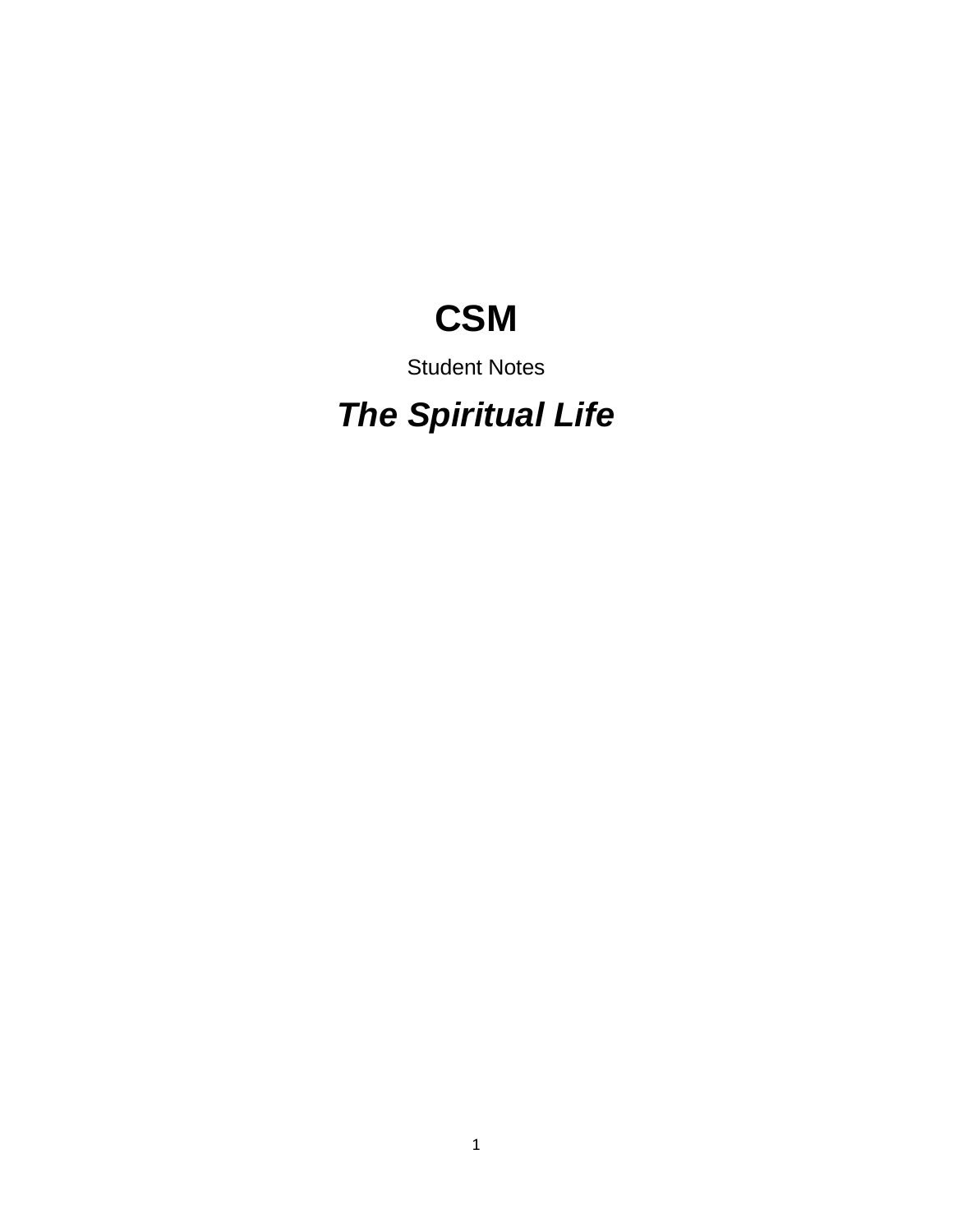# **THE SPIRITUAL LIFE**

God **did not** just save us from sins and to eternal life but He also saved us unto Himself in a special spiritual relationship.

#### **Gods' purpose for man was fourfold:**

- 1. Relationship
- 2. Character
- 3. Function
- 4. Reproduction

The "Spiritual Life" is the earthly expression of that special relationship to God through Jesus Christ and the Holy Spirit.

- Salvation is more than escaping "hell" and being with Christ after we die.
- It is also living our earthly lives in a manner which pleases God and is worthy of Him.

#### **Colossians 1:10**

that you may walk worthy of the Lord, fully pleasing Him, being fruitful in every good work and increasing in the knowledge of God;

We are called to live godly, righteous lives in the midst of an ungodly sinful world and thus glorify God.

The Apostle Paul divided the whole human race into three groups:

#### **1. The "natural" man. – The unsaved and un-spiritual.**

The natural man cannot accept or understand things of God.

1Cor.2:14 But the natural man receiveth not the things of the Spirit of God: for they are foolishness unto him: neither can he know them, because they are spiritually discerned.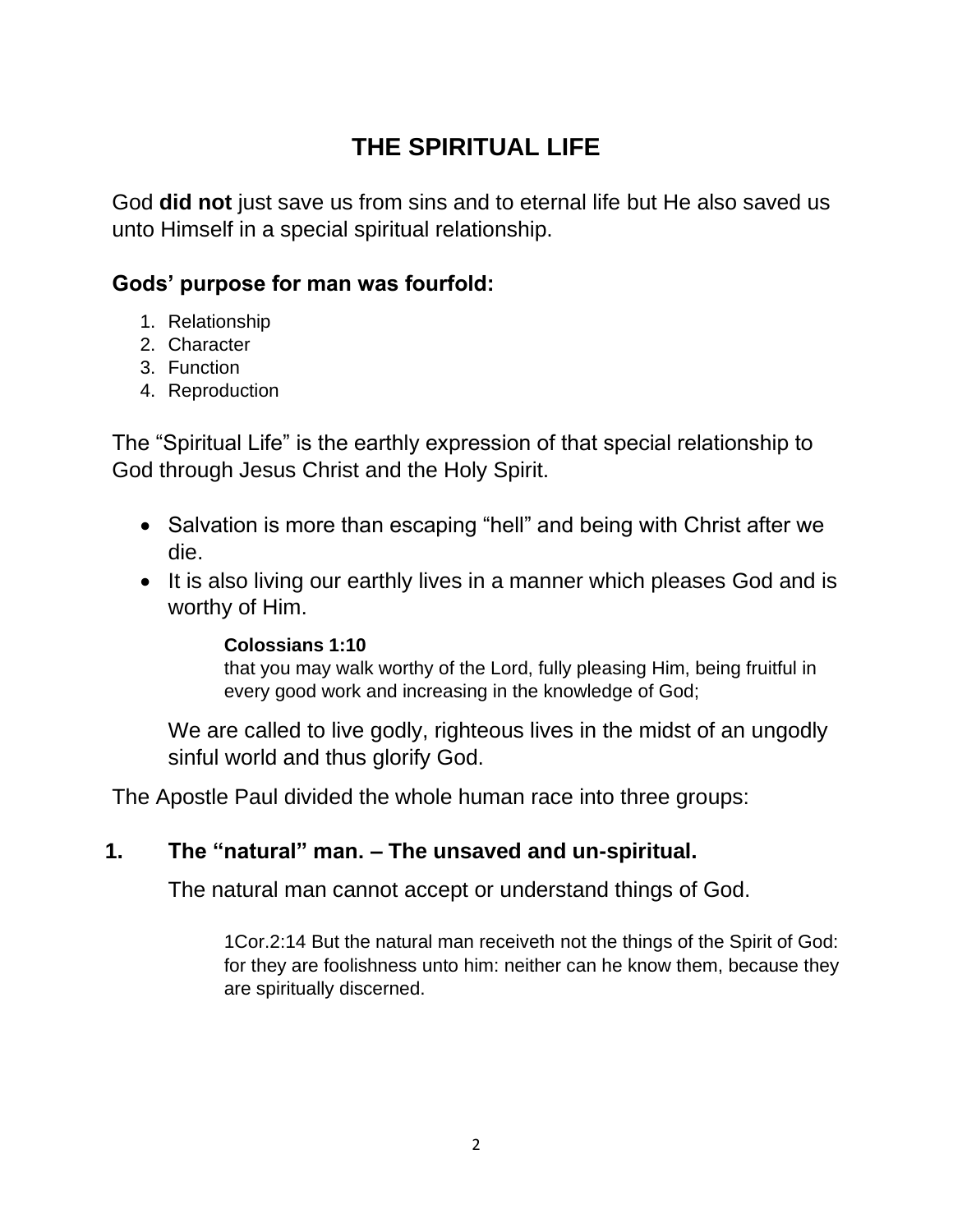2. **The "Carnal man - The saved man.** Who is carnal, fleshly, and immature.

The danger of being carnal is that we can be born-again by God's Spirit (Justified) and yet spend 90 percent of our time in the soulish or fleshly realm.

## **A great example of this is with the nation of Israel.**

In the great deliverance from Egypt ( a type of the world)

Israel was saved by:

- 1. The Blood of the sacrificial lamb.
- 2. Water baptism by the sea.
- 3. The Spirit: The pillar of Cloud by day and fire by night.

But they were a very carnal people.

- However, the wilderness was a transition for them.
- They were covered,
- taught and led by the Spirit.

# **Carnal Christians will not produce any real godly fruit.**

*John 6:63 Jesus said… "It is the Spirit who gives life; the flesh profits nothing.*

#### **Carnal Christians. . .**

- Quench the power of God from coming forth through their lives, in so during hindering the Spirit,
- They also hinder the salvation in others.
- They give a false impression of what a true Christian is really like.
- They can actually become stumbling blocks to passing along the true gospel because non-believers look at them and say, *"Hey! If that's a Christian, I want no part of it,*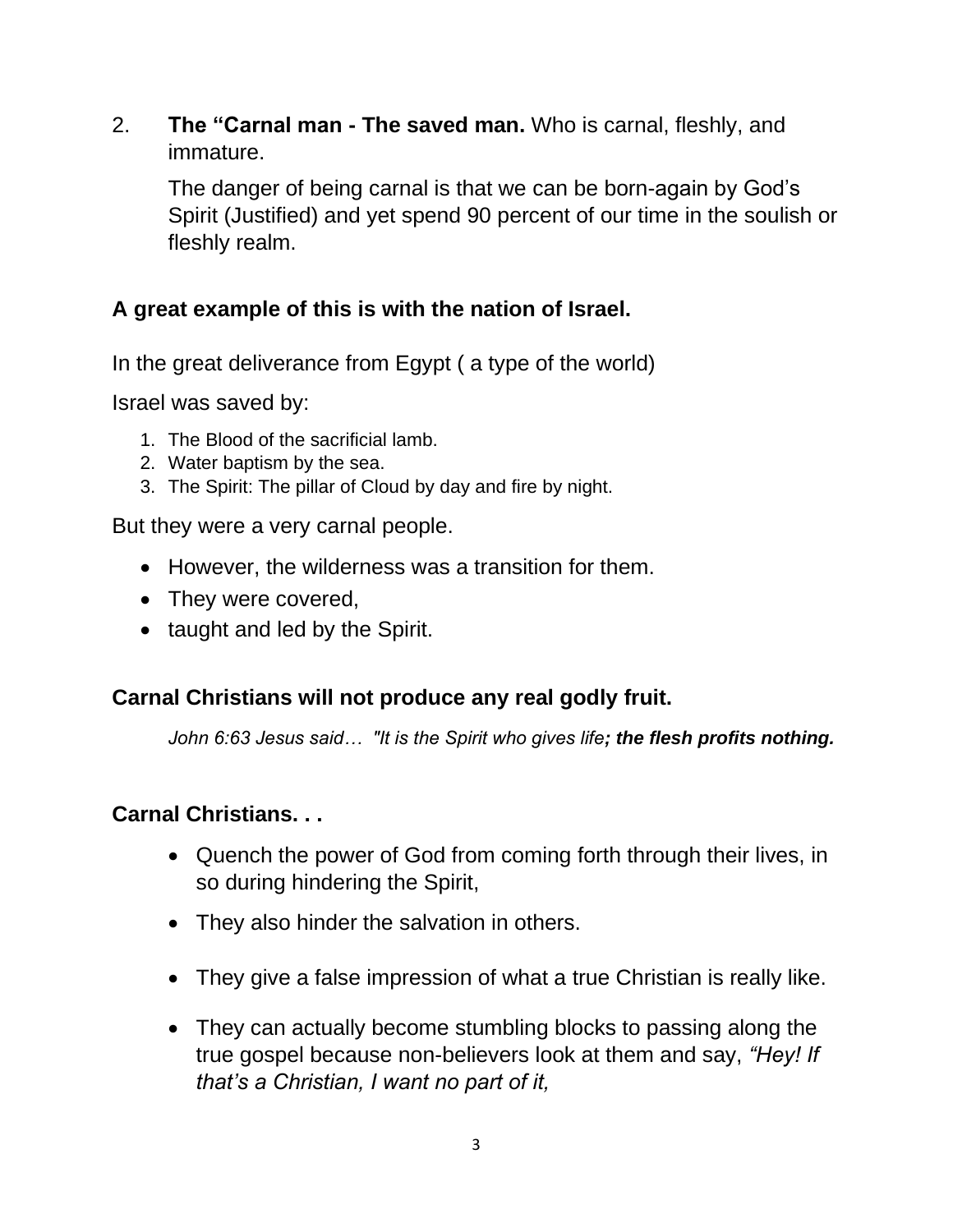# **3. The "spiritual" man. Is spiritually minded, godly and mature.**

The spiritual man (Individual) is one who is…

- Filled by the Spirit
- Led by the Spirit
- Walks in the Spirit.
- The spiritual man has the ability to understand and receive a certain body of Truth.
- Things revealed by the Spirit. Corinthians 2:9-3:4

#### **Scripture speaks of. . .**

- 1. Those who "abide in Christ" and those who "abide not."
- 2. Those who are "walking in the Light" and those who "walk in darkness"
- 3. Those who "walk in the Spirit" and those who "walk as men".
- 4. Those who "walk in the newness of life" and those who "walk after the flesh".
- 5. Those who are "spiritual" and those who are "carnal."
- 6. Those who are "filled" with the Spirit and those "who are not."

All this has to do with the quality of daily life of saved people.

- There is the possibility of a great transition for those who are carnal into the reality of true spiritual living.
- But this transition is only for serious and earnest believers who are faithfully seeking to honor God in their daily life.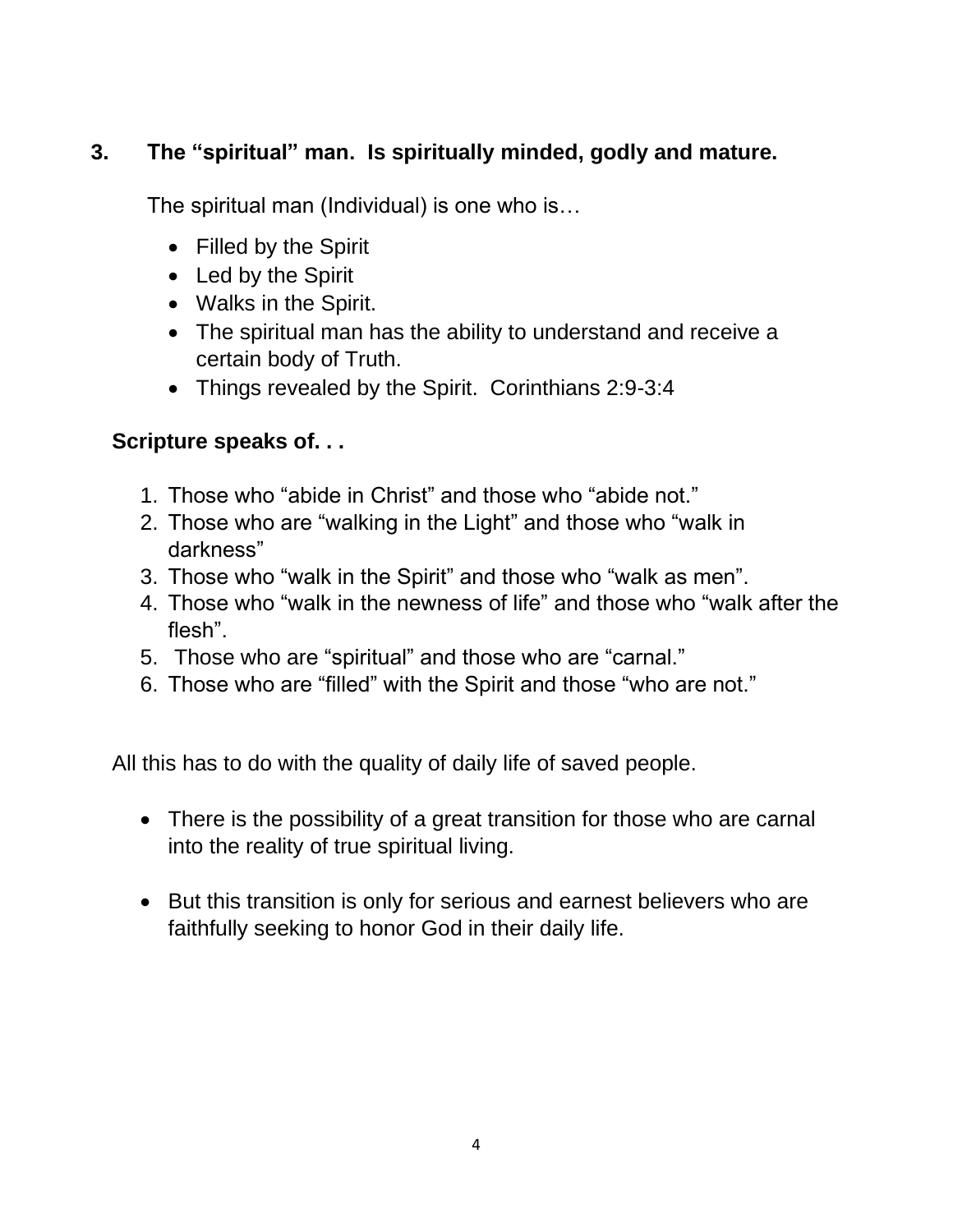For these who yield and rely on God's strength rather than their own, will find…

- Peace
- Power
- Blessings
- And will experience a greater manifestation of the presence and power of His Spirit.

# **This is being "FILLED WITH THE SPIRIT".**

*2Corinthians 3:18 But we all, with unveiled face, beholding as in a mirror the glory of the Lord, are being transformed into the same image from glory to glory, just as by the Spirit of the Lord.*

#### **What is the difference between the. . .**

- 1. Baptism of the Holy Spirit/ Ghost.
- 2. The Indwelling of the Holy Spirit.
- 3. Being Filled with the Spirit.

#### **There are three terms used in Scripture relative to the Holy Spirit.**

#### **1. Baptize with the Holy Ghost.**

Matt. 3:11; He shall baptize with the Holy Ghost. Mark 1:8; He shall baptize you with the Holy Ghost. Luke 3:16; He shall baptize you with the Holy Ghost.

#### 2. **Indwelling of the Spirit**

**John 14:17** Even the Spirit of truth; whom the world cannot receive, because it seeth him not, neither knoweth him: but ye know him; for he dwelleth with you, and **shall be in you.**

**Roman 8:9-10** But ye are not in the flesh, but in the Spirit, if so be that **the Spirit of God dwell in you**. Now if any man have not the Spirit of Christ, he is none of his. And if Christ be in you, the body is dead because of sin; but the Spirit is life because of righteousness.

**I Cor. 3:16** Know ye not that ye are the temple of God, and that the Spirit of God **dwelleth in you?**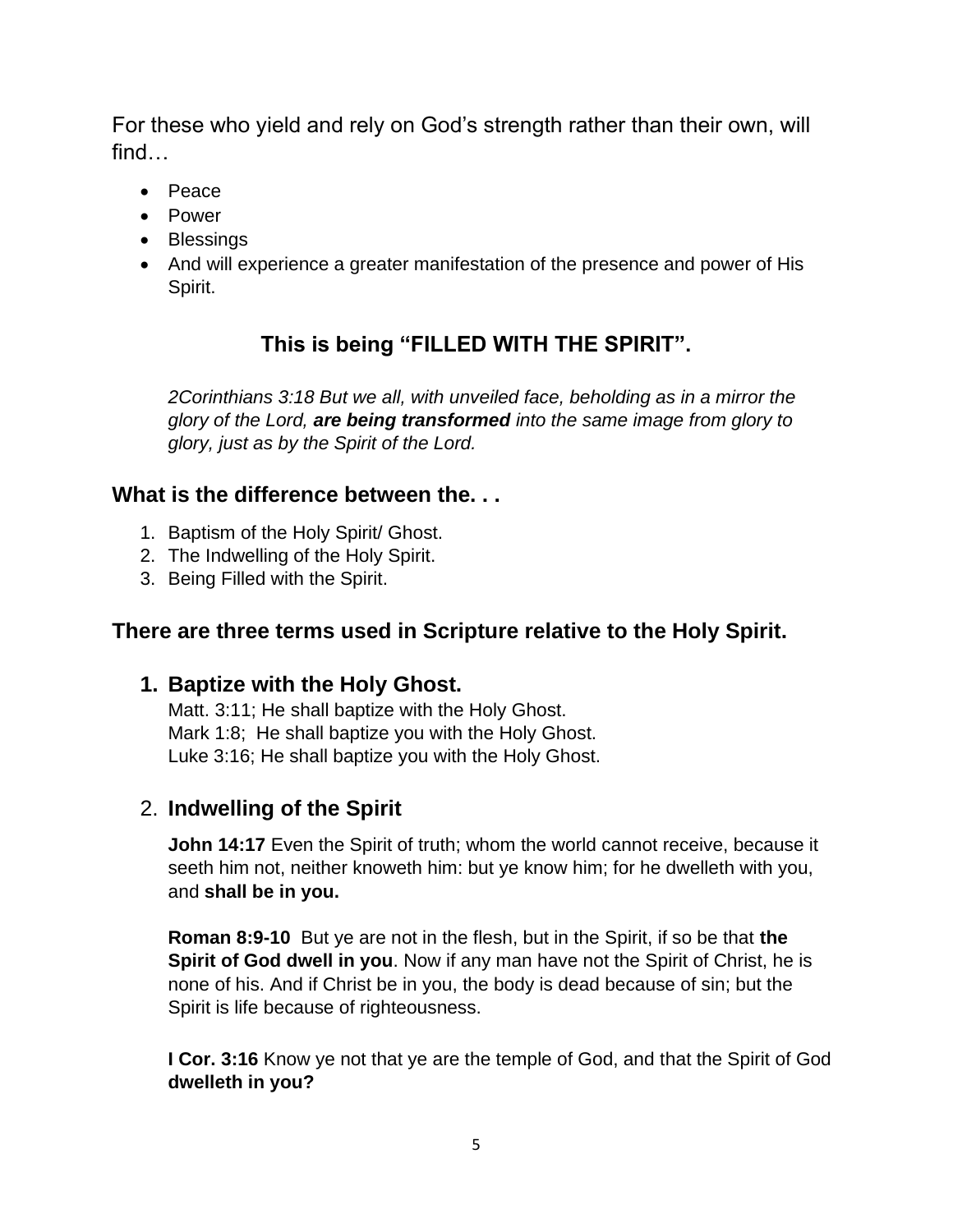#### **3. Being Filled with the Spirit.**

Luke 1:5; Luke 1:41; Luke 1:67; Acts 2:4; Acts 4:8; Acts 4:31; Acts 9:17; Acts 13:9. **Ephesians 5:18 Be filled with the Spirit.**

#### **The Baptism of the Holy Spirit/Ghost**

1. The Baptism of the Holy Ghost/ Spirit is the baptism into the body of Christ.

Paul said: By one Spirit are we all baptized into one body. 1 Cor. 12:13; Rom. 6:3

2. We are baptized into that one body for Service.

## **The Symbol of Water Baptism verses Spirit Baptism.**

- Water baptism is an outward symbol of an inner spiritual regeneration.
- Water baptism symbolized the death, burial, and resurrection of Christ.

#### **Romans 6:3-6**

3 Do you not know that as many of us as were baptized into Christ Jesus were baptized into His death?

4 Therefore we were buried with Him through baptism into death, that just as Christ was raised from the dead by the glory of the Father, even so we also should walk in newness of life.

5 For if we have been united together in the likeness of His death, certainly we also shall be in the likeness of His resurrection,

6 knowing this, that our old man was crucified with Him, that the body of sin might be done away with, that we should no longer be slaves of sin.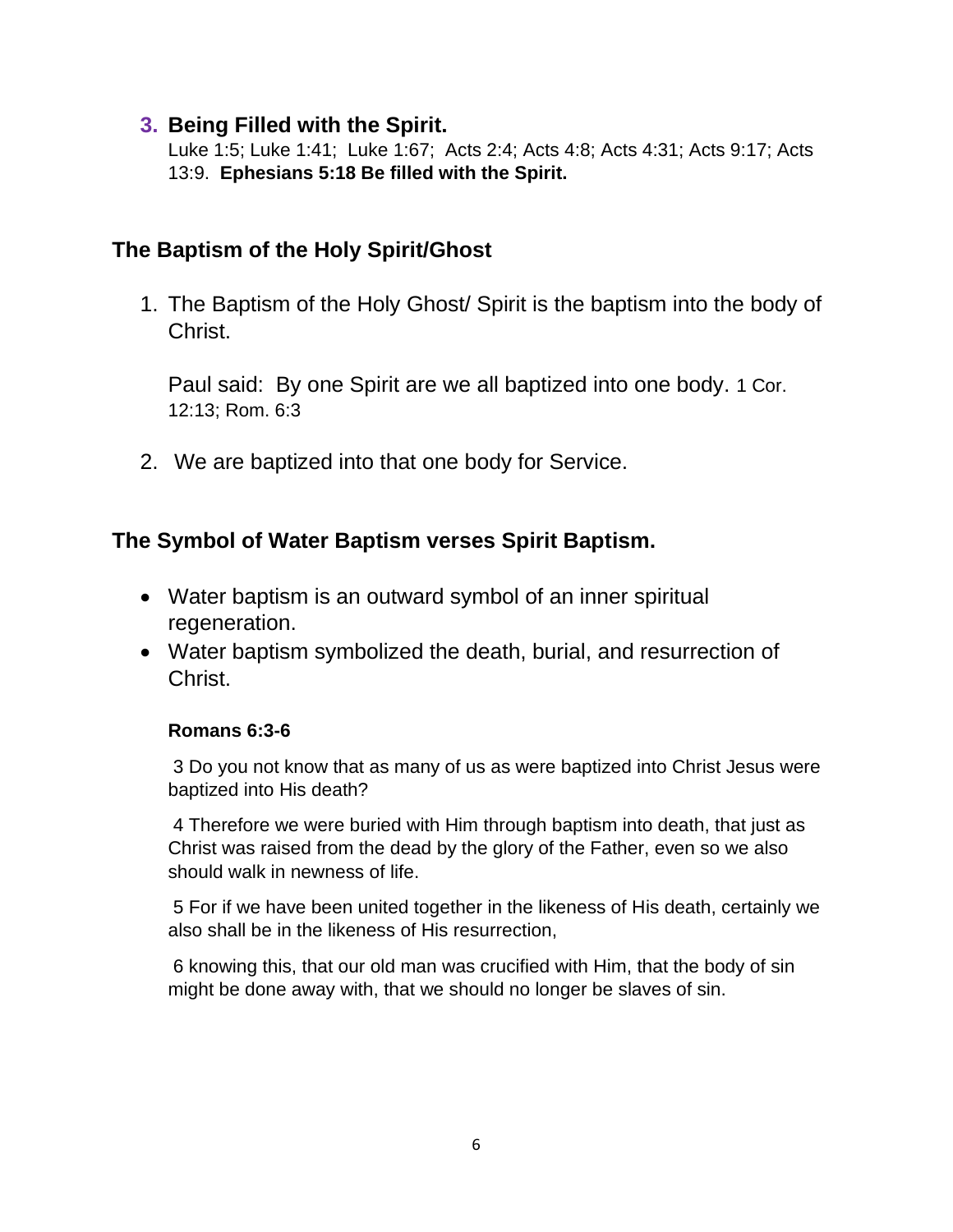The act of baptism denotes dedication to the service of him in whose name we are baptized.

One of its designs is to dedicate or consecrate us to the service of Christ.

1Corinthians 10:2 the Israelites are said to have been "baptized unto Moses in the cloud and in the sea;"

In this they became consecrated, or dedicated, and bound to him as their leader and lawgiver.

From this the Apostle Paul is saying…

- That we have been consecrated by baptism to the service of Christ.
- It means, being baptized unto his service; devoting our lives unto him and His cause.

# **This is true when we are BAPTIZED with the Holy Spirit/Ghost.**

We are being baptized into His body (church) for service.

- Christ was full of the Spirit (Luke 4:1)
- Zacharias, Elisabeth, and John was filled with the Spirit ( Luke 1:15; 41;67)
- The disciples and others were filled again and again after their real ministry had begun. ( Acts 2:4; 4:8,31; 6:3; 7:55; 9:17; 11:24; 13:52.)

**Ephesian 5:18** And do not be drunk with wine, in which is dissipation; but be filled with the Spirit,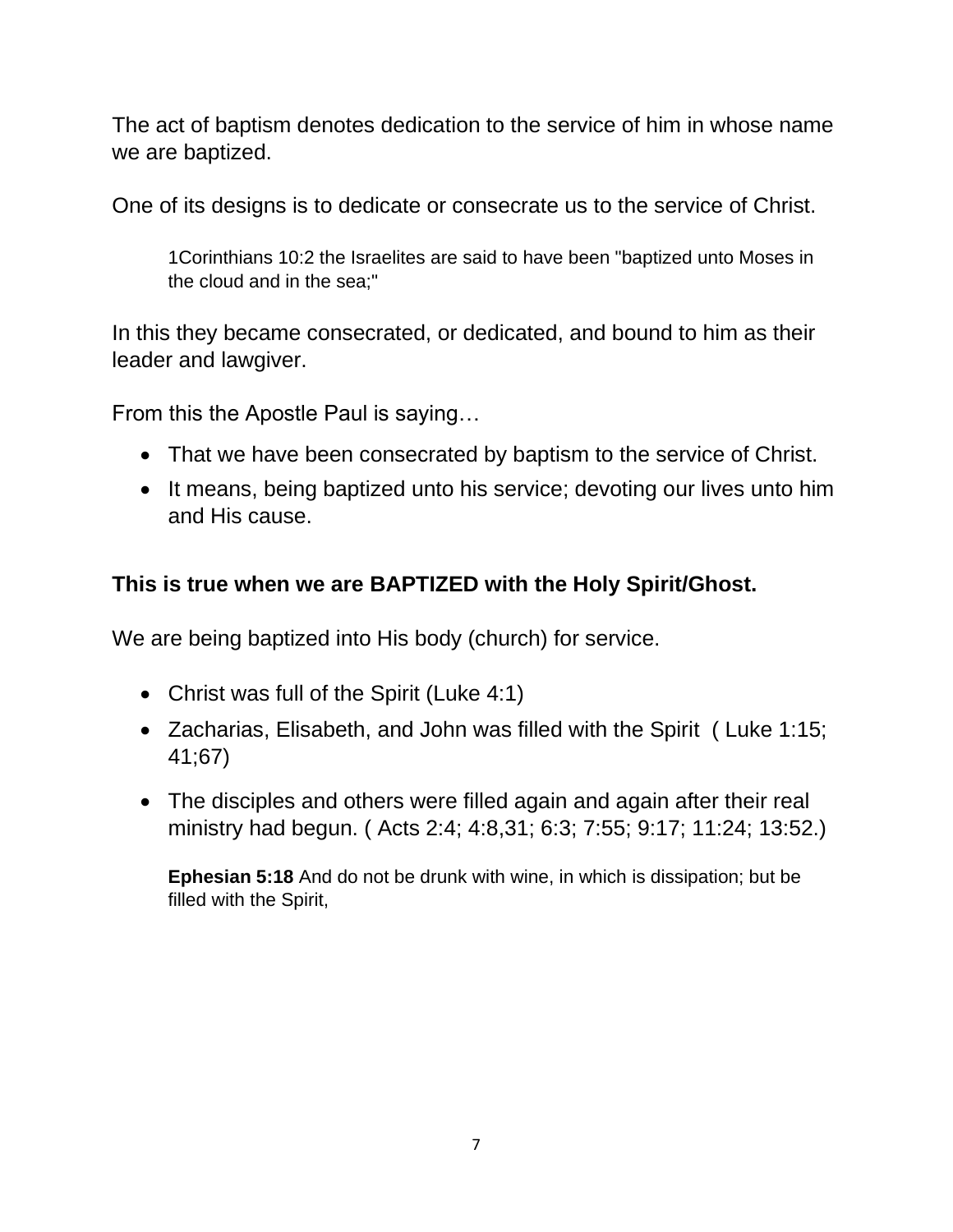**Note:** Three times in the New Testament the effect of strong drink is put over against the Spirit-Filled life. Luke 1:15; Acts 2:12-21; Ephesians 5:18.

- Often people are pronged to alcohol to drown them from their troubles and life's issues.
- Strong drink stimulates the physical forces and men are prone to turn to it for help over difficult places.
- Paul is saying that the child of God, facing an impossible responsibility in their heavenly walk and service must turn to the Spirit as the source of all sufficiency.

**Being "filled" with the Holy Spirit/Ghost means that** you are to be under the total influence of the Holy Spirit.

#### **It is God, dwelling in you, ordering your steps.**

# **Four Reasons Why We Need the Holy Ghost**

- 1. **POWER TO BECOME:** All that the Lord wants us to be.
- 2. **POWER TO BE:** Christ Like in our character, lifestyle and daily walk.
- 3. **POWER TO OVERCOME:** To live a victorious life over the flesh, world, the devil.
- 4. **POWER TO SHARE:** The Testimony of His Word and the word of our Testimony.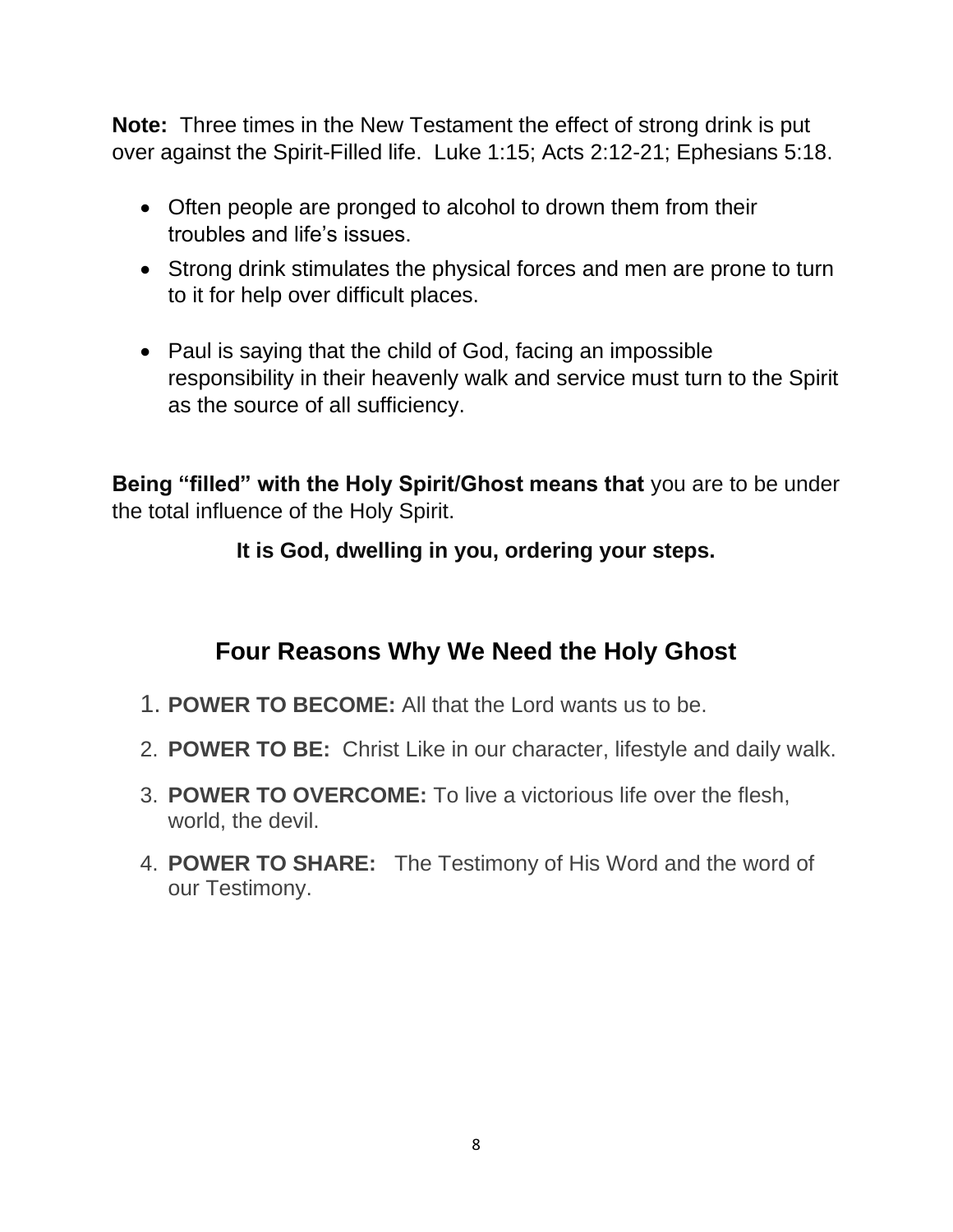### **WHAT IS TRUE SPIRITUALITY?**

# **True Spirituality is Being Filled with the Spirit.**

Being filled with the Spirit is an ongoing sense of God's Spirit working in a person's life, not a one-time experience.

As the believer lives out his or her faith in Christ, the Holy Spirit increasingly controls or fills his or her life.

The true **"evidence"** of one being filled with the Holy Ghost is not "tongues" but rather…

- 1. The Power and demonstration of one's changed life and character. 2 Corinthians 5:17
- 2. In one's convictions and manner of living. 2 Corinthians 7:1; Ephesians 4:24
- 3. The testimony of the Gospel of Jesus Christ. Acts 1:8
- 4. One's change in nature. 2 Peter 4:1
- 5. The demonstration of the fruit of the spirit in one's life. Galatians 5: 22-26

The "fruit of the Spirit" is change of nature and character of Christ out lived in one's life.

#### **The spiritual person** . . .

Is one who experiences the divine purpose and plan in his daily life through the indwelling Spirit.

- **The character** of that life will be the out-lived Christ.
- **The cause** of that life will be the unhindered indwelling Spirit. Ephesians 3:16-21; II Corinthians 3:18.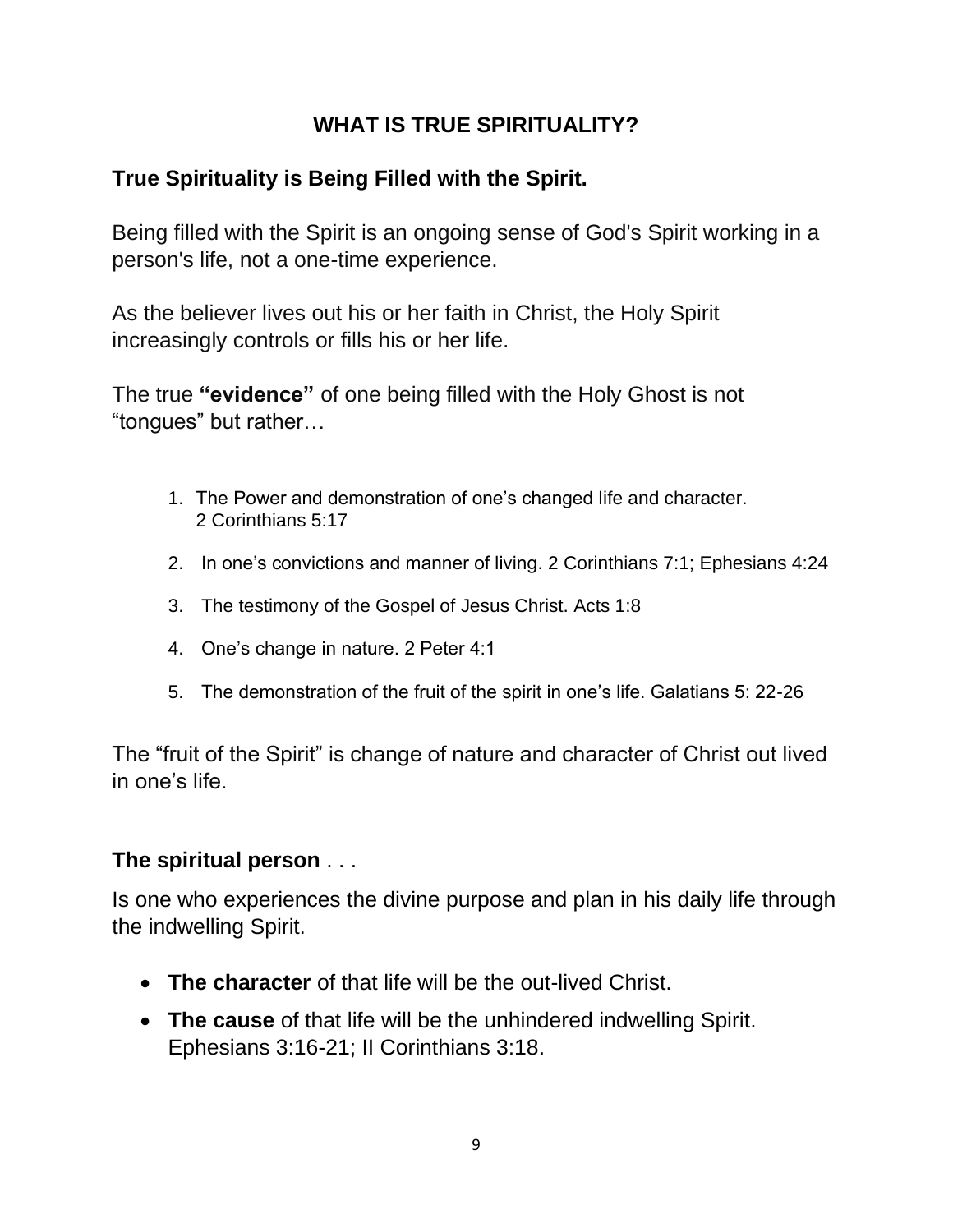## **The nature of spiritual life**

Spiritual life refers to the process of growing up and maturing in our relationship to God by living in the power and enablement of the indwelling Holy Spirit, so that.

- We increasingly view life from God's perspective.
- We increasingly follow God's ways and obey His Word.
- We increasingly manifest the character of Jesus Christ in our attitudes and actions.

The believer **who is not** living the spiritual life is…

- Still viewing life from the world's perspective.
- Still following the ways of the world and not God's Word.
- Still manifesting his own character and not that of Jesus Christ. ( 1 Cor.2: 12-3:4)

#### **The conditions of true spirituality.**

**1. By grieving not the Holy Spirit.**

Ephesians 4:30 And **grieve not the holy Spirit** of God, whereby ye are sealed unto the day of redemption.

The word "grieve" means **"**to burden; to make sorrow; to make sad; to distress; be in heaviness".

What is it that grieves the Holy Spirit? Read Ephesians 4:17-32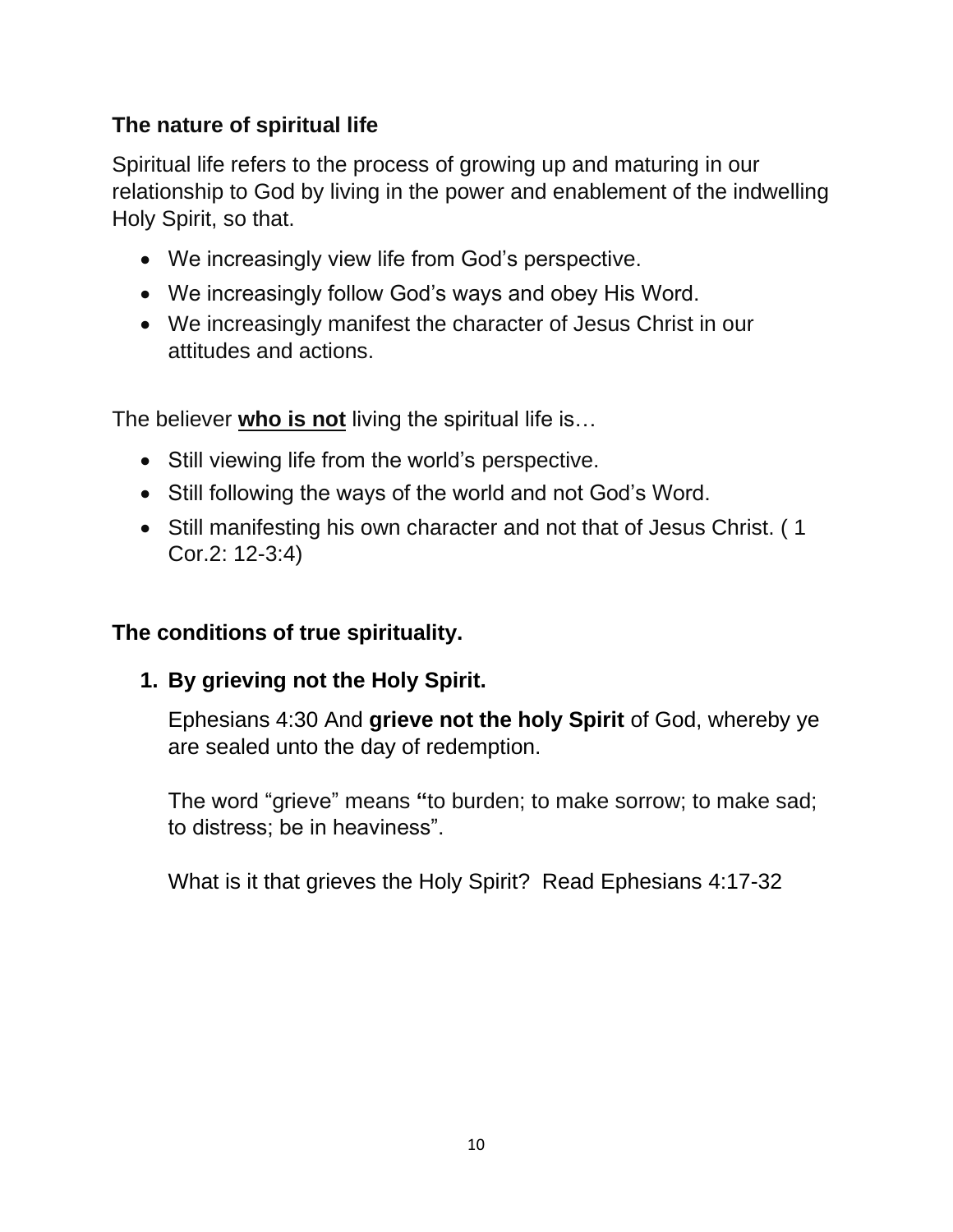#### **Ephesians 4:17-32**

17 This I say therefore, and testify in the Lord, that ye henceforth walk not as other Gentiles walk, in the vanity of their mind,

18 Having the understanding darkened, being alienated from the life of God through the ignorance that is in them, because of the blindness of their heart:

19 Who being past feeling have given themselves over unto lasciviousness, to work all uncleanness with greediness.

20 But ye have not so learned Christ;

21 If so be that ye have heard him, and have been taught by him, as the truth is in Jesus:

22 That ye put off concerning the former conversation the old man, which is corrupt according to the deceitful lusts;

23 And be renewed in the spirit of your mind;

24 And that ye put on the new man, which after God is created in righteousness and true holiness.

25 Wherefore putting away lying, speak every man truth with his neighbour: for we are members one of another.

26 Be ye angry, and sin not: let not the sun go down upon your wrath:

27 Neither give place to the devil.

28 Let him that stole steal no more: but rather let him labour, working with his hands the thing which is good, that he may have to give to him that needeth.

29 Let no corrupt communication proceed out of your mouth, but that which is good to the use of edifying, that it may minister grace unto the hearers.

30 And grieve not the holy Spirit of God, whereby ye are sealed unto the day of redemption.

31 Let all bitterness, and wrath, and anger, and clamour, and evil speaking, be put away from you, with all malice:

32 And be ye kind one to another, tenderhearted, forgiving one another, even as God for Christ's sake hath forgiven you.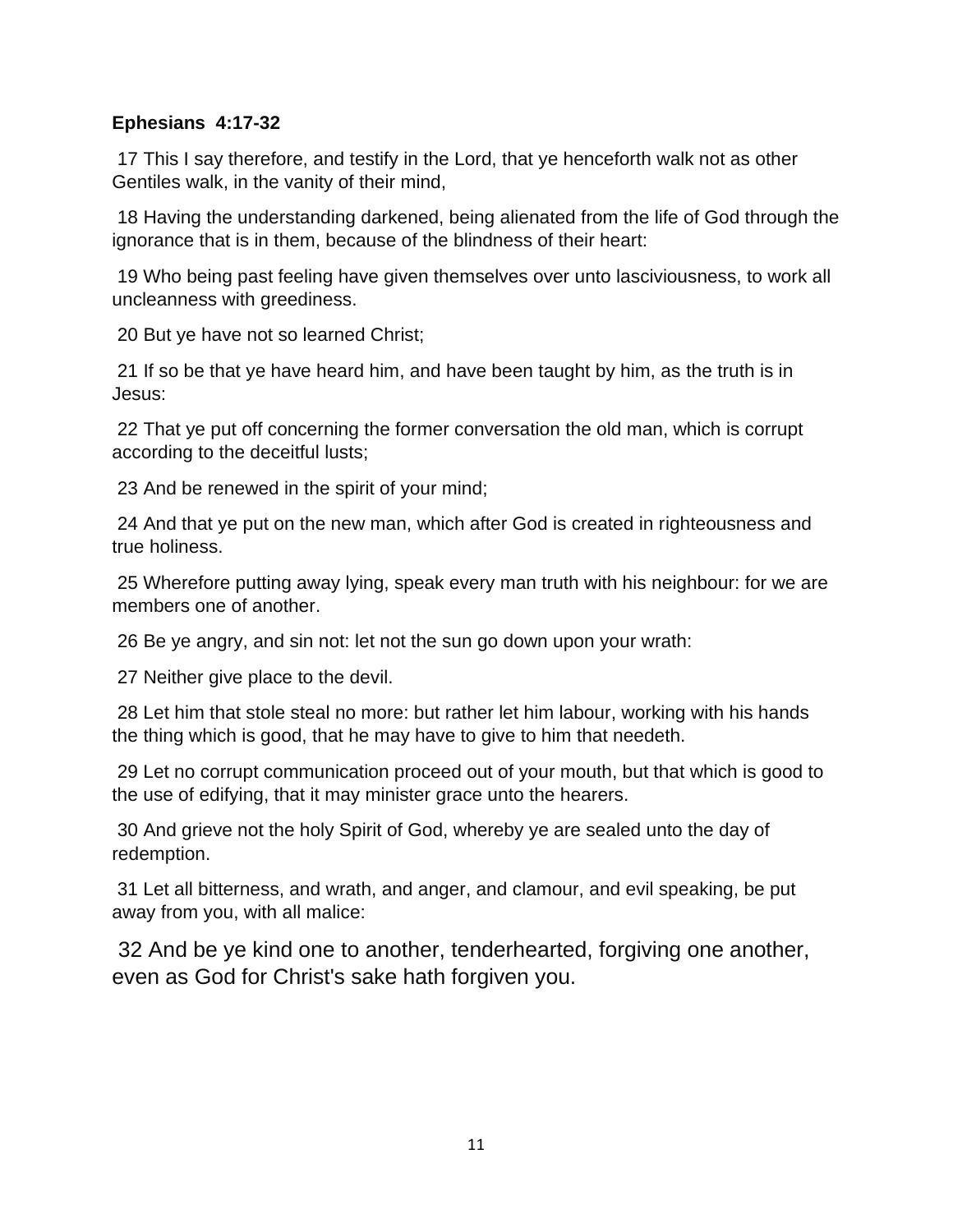What are some ways that we can grieve the Holy Spirit**?** 

- And do not *grieve* God's Holy Spirit by the way you live.
- We are appointed to live every moment of our lives with the Holy Spirit.
- We don't turn the Holy Spirit on when we walk into our worship services and leave it there when we leave.

# **2. To Quench not the Holy Spirit.**

1Thessalonians 5:19 Quench not the Spirit.

The word "Quench" means the act of resisting the Spirit.

The Spirit is "quenched" by any unyieldedness to the revealed will of God.

- It is simply saying "no" to God especially to matters of the divine appointments for service.
- His Spirit may also be "quenched" by any resistance of God's will in our lives.

We are to "Yield" ourselves to God and His will for our lives.

#### **Romans 6:13**

Neither yield ye your members as instruments of unrighteousness unto sin: but yield yourselves unto God, as those that are alive from the dead, and your members as instruments of righteousness unto God.

We are no longer our own but we have been bought with a price.

1Corintians 7:23 Ye are bought with a price; be not ye the servants of men.

The same word is found in Romans 12:1

Romans 12:1 I beseech you therefore, brethren, by the mercies of God, that ye **present** (*Yield*) your bodies a living sacrifice, holy, acceptable unto God, which is your reasonable service.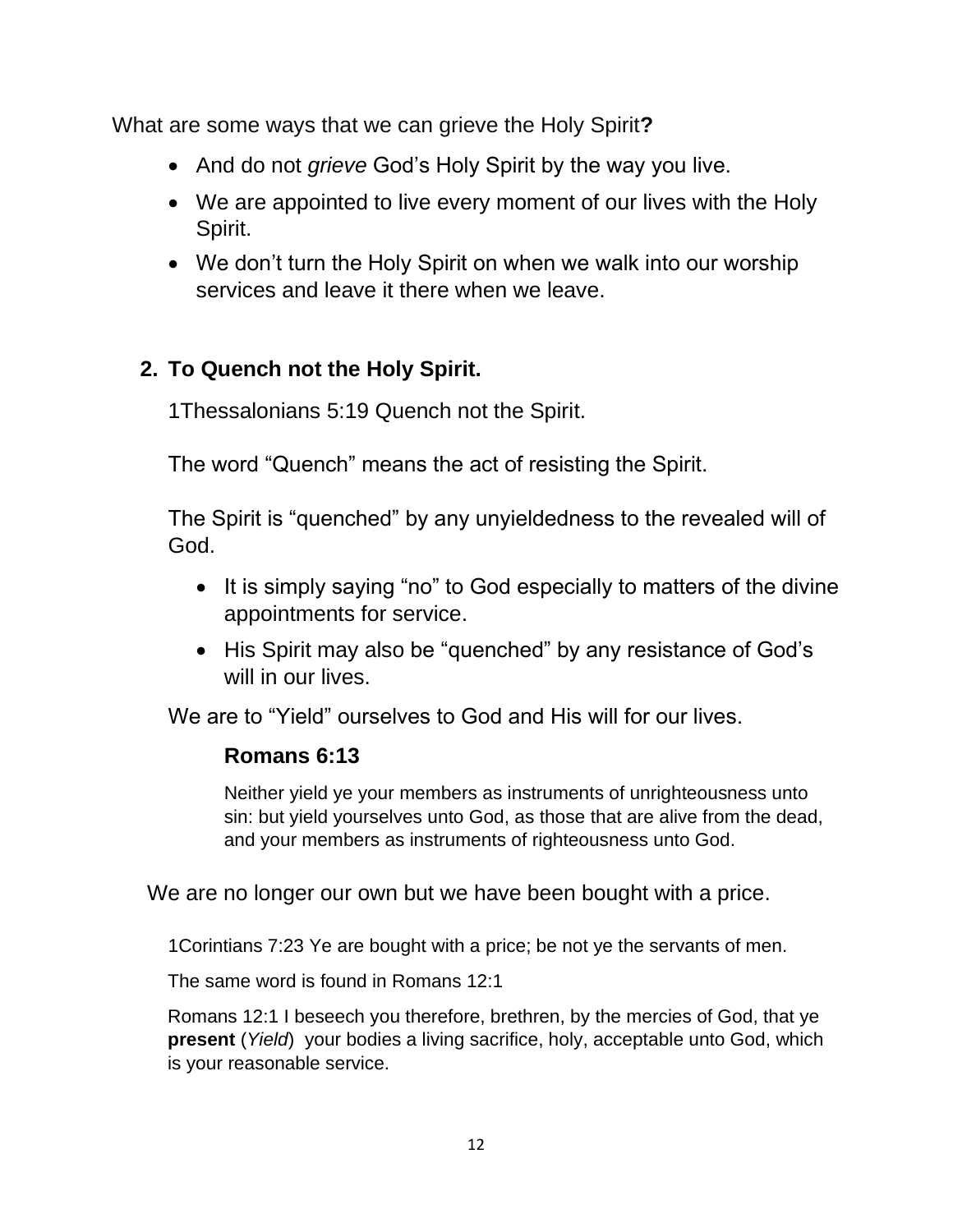#### **3. We are to "Walk in His Spirit"**

#### **Galatians 5:16-17**

This I say then, **Walk in the Spirit**, and ye shall not fulfil the lust of the flesh. For the flesh lusteth against the Spirit, and the Spirit against the flesh: and these are contrary the one to the other: so that ye cannot do the things that ye would.

We cannot in own strength walk in the Spirit.

- The human responsibility is that of a whole dependence upon the Spirit.
- By this is meant a definite reliance upon the ability and power of the Holy Spirit that indwells us.

In verse 18 is reads "… be **led** of the Spirit…"

- We do not lead, or direct, the Spirit but rather we are to be dependent on the Spirit.
- It is an unbroken reliance upon the Spirit to do what He has come to do and what alone can do.

The spiritual life is all about progressing from being worldly Christian to a spiritual Christian.

In order to move from being worldly to spiritual a believer must. . .

- **Understand the principles** of the spiritual life. These principles are taught in His Word.
- **Obey the principles** of the spiritual life.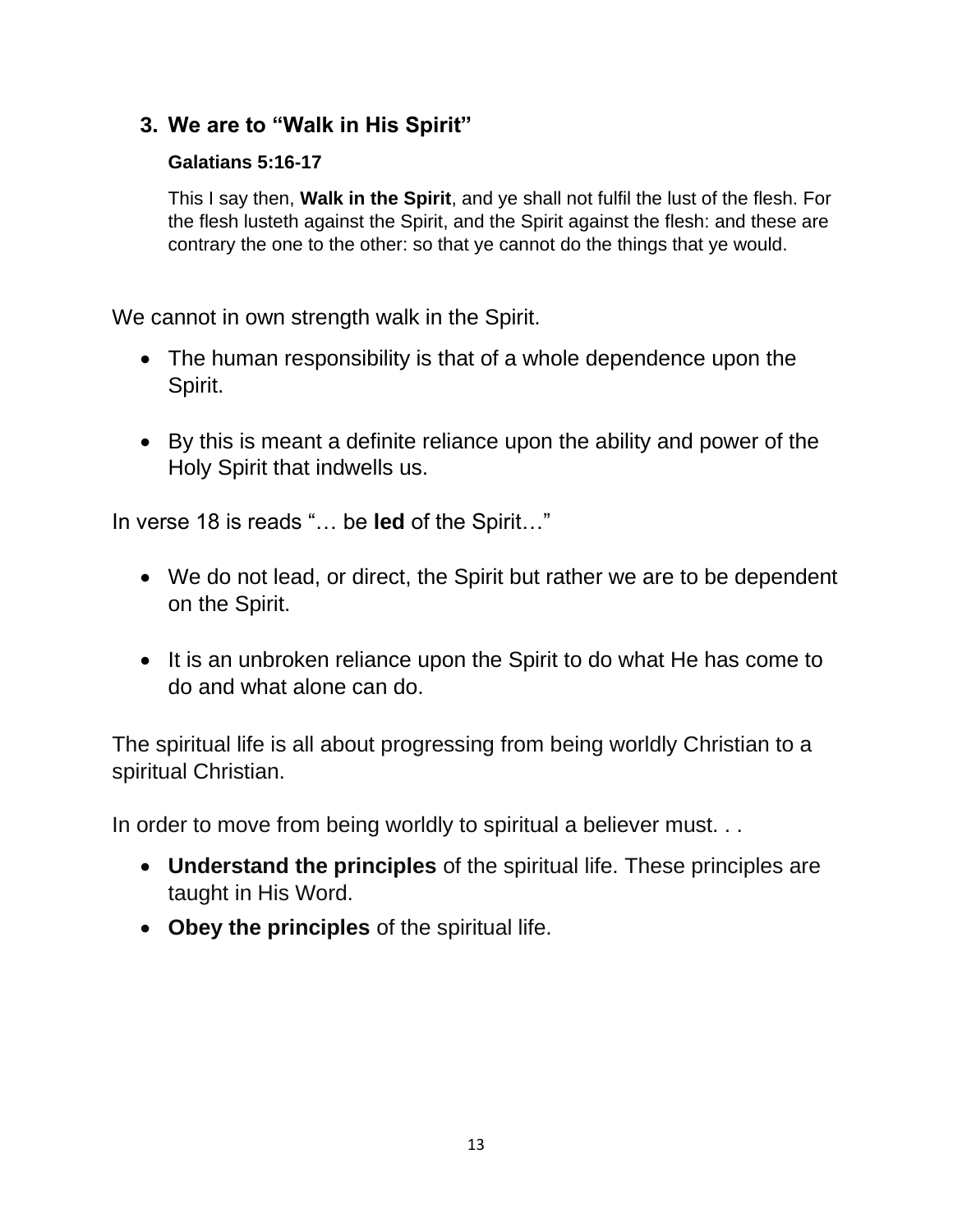- There essential elements used in the maturing process:
	- o Time
	- o Word of God
	- o Obedience/practice
	- o Fellowship with other believers
	- o Prayer, worship and praise
	- o Dependence on the Holy Spirit

All of this is the responsibility of the Pastor and ministry of the church to minister and teach.

Just as it takes time, energy and the right nourishment for a baby to mature physically into an adult, the same is true of the process of growing from spiritual infancy to spiritual maturity.

#### **False concepts of spiritual life**

- **Self-reformation** that I just need to be better and do better in my own strength to gain spiritual maturity. Ro. 7:14-20; Gal. 5:16-25
- **Annihilation of old sin nature –** That the old sin nature has been completely eradicated or destroyed. Ro.8:12-13; Eph. 4:20-24
- **Sinless perfection –** that it is practically possible to be perfect in this life and neve commit another act or attitude of sin. Ro. 6:11-12; 1John 1:8-2:1
- **Self-crucifixion or dying to self –** that I must somehow crucify and destroy my old self life. Gal. 2:20; Lk. 9:23
- **Legalism –** that the Christian life is composed of a set of rules of do's and don'ts which if I keep will make me spiritually mature. Col. 2:16- 23; Rom. 14:17-18
- **Let go and let God –** It's all God's part and man has to do nothing in the process. Col.1:28-29; Philippians 2:12-13
- **Heaven is the only important thing –** How we live this life doesn't really matter to God and it makes no difference to us. 2 Cor. 5:10; Titus 2:11-15.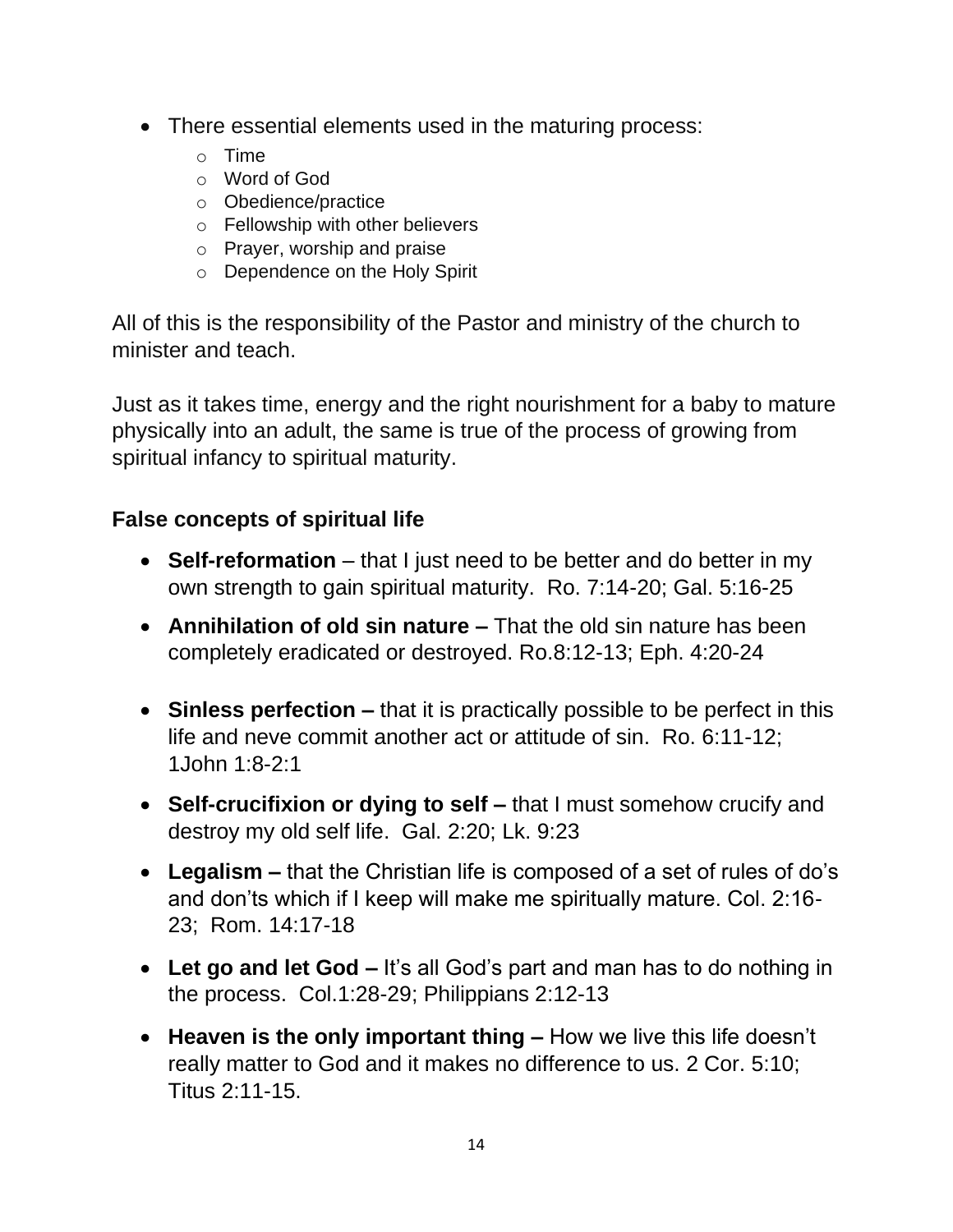All of these false concepts are totally contrary to the Word of God and must be rejected if the believer is to mature spiritually.

# **The real goal of the spiritual life**

The spiritual life is only the means to an end.

The goal is for the believer to be conformed to the image of Christ in character, conduct and conversation over the course of his life through ever…

- Dependence on the power and enablement of the Holy Spirit.
- Obedience to the Word of God.
- Realization of his position in Christ.
- Practice of the principles of the spiritual life.

# **The goal of the process is two-fold.**

- Personal conformity to the image of Christ Rom. 8:29 1 Cor. 15:49 2 Cor. 3:16-18 1 John 3:2 James 1:22-25
- Practice usefulness to God to accomplish His purpose in the world. Acts 13:36 2 Cor. 5:14-15

It is the consistent practice over time of God's principles in the power of the Spirit that will accomplish God's purpose in our lives and enable us to grow to spiritual maturity.

God will not do for the believer what He has commanded the believer to do for himself.

- Read and study the Word.
- Pray.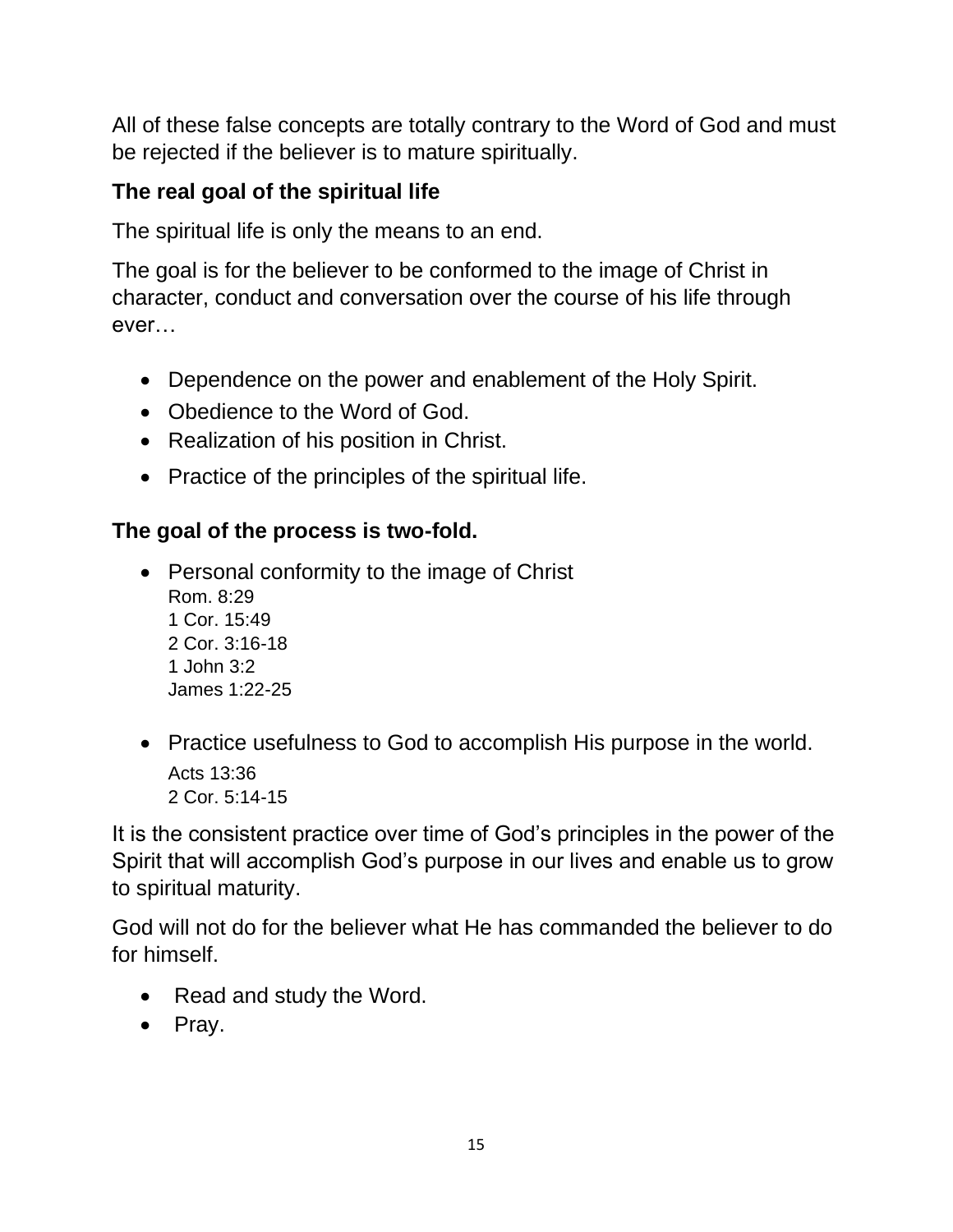There is no power or enablement to live the spiritual life in our own strength without the Holy Spirit/Ghost in our lives.

## **We must:**

- **Yield** to the Holy Spirit so He can **fill us** in order to direct, control, empower and influence every area of our lives for God. Ephesians 5:18 ; John 7:37-39
- **Allow** the Holy Spirit to put to death the deed of the sinful nature ( to deal with sin decisively). Romans 8:12-14
- **Cooperate** with the Holy Spirit in manifesting His fruit in our lives. Galatians 5:22-23
- **Live daily** in the strength and enablement of the Holy Spirit as a mind-set or way of life ( walk by means of the Spirit). Romans 8:5; Galatians 5:25

# **The spiritual man will personally reflect His Glory:**

In the Old Testament the Shekinah Glory was the visible manifestation of God shown forth by light, fire, or a cloud.

The word "Glory" simply symbolizes the "presence of God".

God's purpose in calling us is to glorify Him in everything we do.

#### **1Peter 4:11**

If any man speak, let him speak as the oracles of God; if any man minister, let him do it as of the ability which God giveth: **that God in all things may be glorified** through Jesus Christ, to whom be praise and dominion for ever and ever.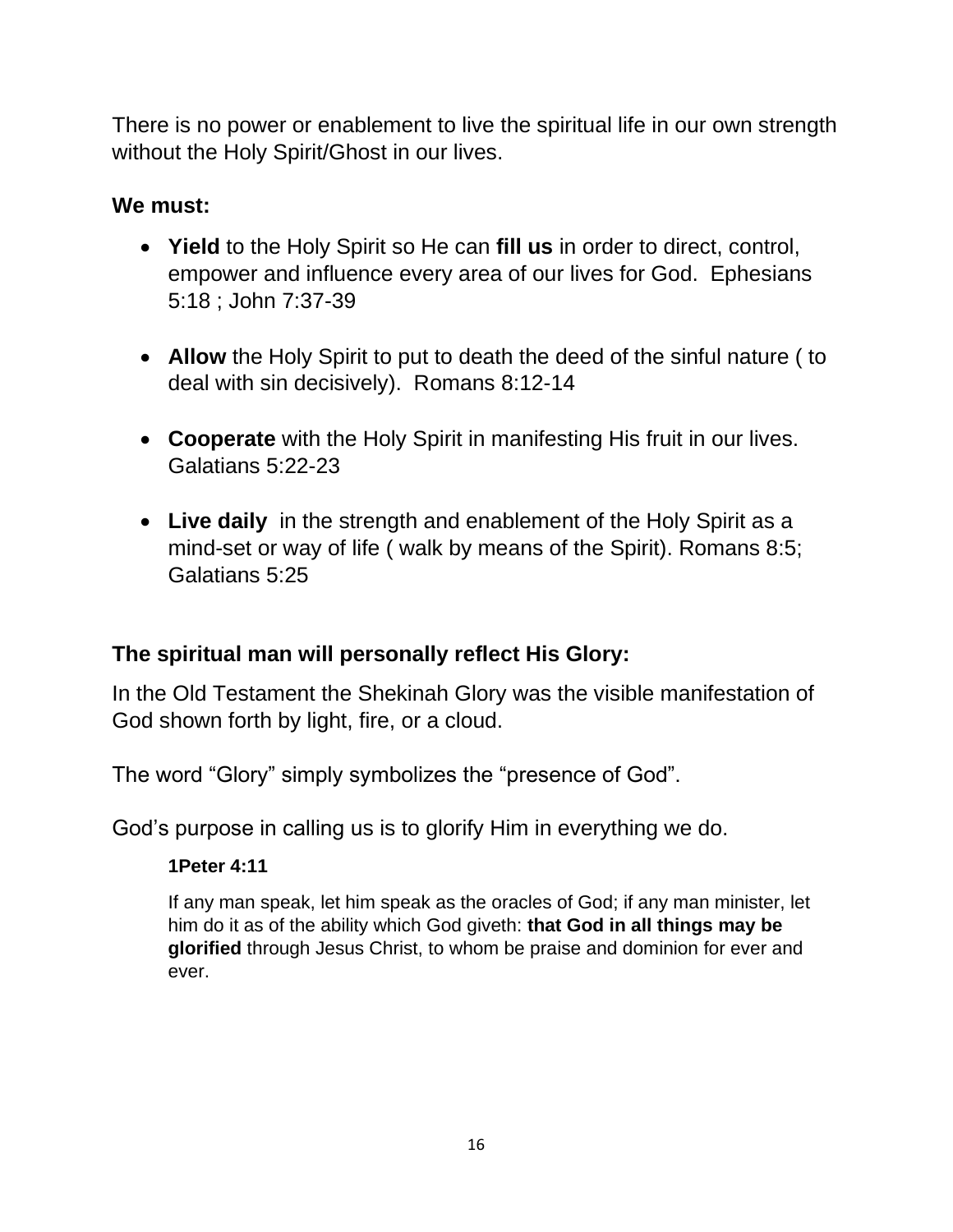## **To glorify God means. . .**

- To personally reflect His presence.
- To manifest and show forth His Life and His radiance.
- Displaying His Character and all the fruits of the Spirit to the world.
- God's glory is seen by the transformation of a believer's life.

Matthew 5:14-16

14 "You are the light of the world. A city that is set on a hill cannot be hidden.

15 "Nor do they light a lamp and put it under a basket, but on a lampstand, and it gives light to all who are in the house.

16 "Let your light so shine before men, that they may see your good works and glorify your Father in heaven.

## **The question is. . .**

Do others know we are born again Christians by our behavior, our words, our Love?

- Without saying anything, do they know we are believers?
- Do we show them God's compassion and His gentleness?
- Are we able to forgive them when they have wronged us?
- Do we show love, comfort and encourage them in their difficult times?

When Jesus walked the earth, He was a living illustration of the invisible God.

- He did this by constantly glorifying the Father.
- He not only honored Him. He also gave the world a reason to believe in His reality.